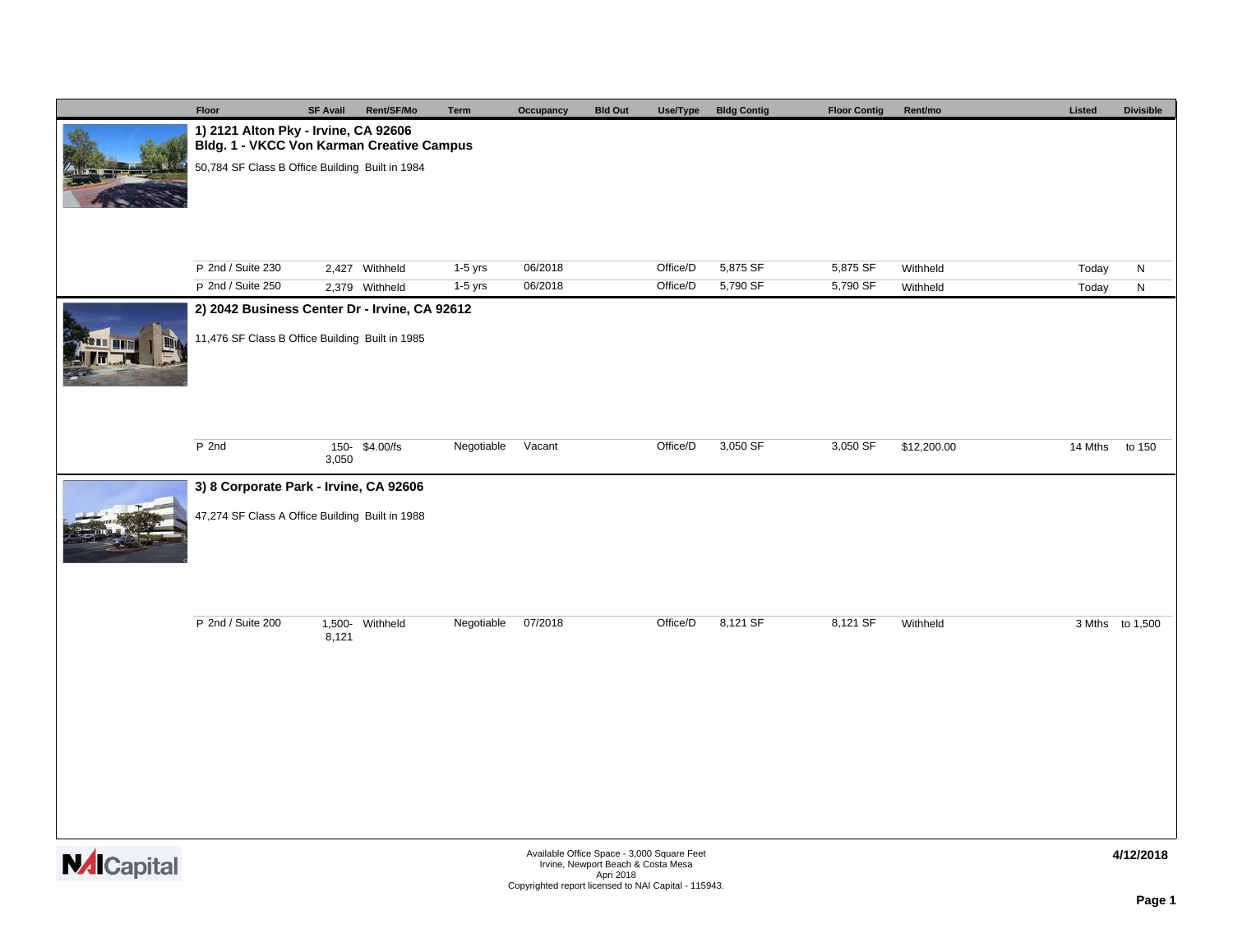|                    | Floor                                                                    | <b>SF Avail</b> | Rent/SF/Mo       | Term       | Occupancy | <b>Bld Out</b>                                                                   | Use/Type | <b>Bldg Contig</b> | <b>Floor Contig</b> | Rent/mo    | Listed  | <b>Divisible</b>  |
|--------------------|--------------------------------------------------------------------------|-----------------|------------------|------------|-----------|----------------------------------------------------------------------------------|----------|--------------------|---------------------|------------|---------|-------------------|
|                    | 4) 17872 Gillette Ave - Irvine, CA 92614<br><b>Bldg C - Intersect</b>    |                 |                  |            |           |                                                                                  |          |                    |                     |            |         |                   |
|                    | 81,546 SF Class A Office Building Built in 1990                          |                 |                  |            |           |                                                                                  |          |                    |                     |            |         |                   |
|                    |                                                                          |                 |                  |            |           |                                                                                  |          |                    |                     |            |         |                   |
|                    |                                                                          |                 |                  |            |           |                                                                                  |          |                    |                     |            |         |                   |
|                    |                                                                          |                 |                  |            |           |                                                                                  |          |                    |                     |            |         |                   |
|                    | $E$ 2nd / Suite 200                                                      |                 | 2,000- Withheld  | Negotiable | Vacant    | Partial Build-Off/Med/D                                                          |          | 318,748 SF         | 23,839 SF           | Withheld   |         | 120 Mths to 2,000 |
|                    | P 3rd                                                                    | 23,839          | 2,000- Withheld  | Negotiable | Vacant    | Out                                                                              | Office/D | 318,748 SF         | 4,668 SF            | Withheld   |         | 120 Mths to 2,000 |
|                    | P 4th / Suite 400                                                        | 4,668           | 2,000- Withheld  | Negotiable | Vacant    | Partial Build-Office/D                                                           |          | 318,748 SF         | 6,328 SF            | Withheld   |         | 120 Mths to 2,000 |
|                    |                                                                          | 6,328           |                  |            |           | Out                                                                              |          |                    |                     |            |         |                   |
|                    | 5) 320 Goddard Way - Irvine, CA 92618<br>Bldg 3 - Safari Technology Park |                 |                  |            |           |                                                                                  |          |                    |                     |            |         |                   |
|                    | 23,871 SF Class B Office Building Built in 2001                          |                 |                  |            |           |                                                                                  |          |                    |                     |            |         |                   |
|                    |                                                                          |                 |                  |            |           |                                                                                  |          |                    |                     |            |         |                   |
|                    |                                                                          |                 |                  |            |           |                                                                                  |          |                    |                     |            |         |                   |
|                    |                                                                          |                 |                  |            |           |                                                                                  |          |                    |                     |            |         |                   |
|                    | P 1st / Suite 150                                                        |                 | 2,974 \$2.05/nnn | Negotiable | 30 Days   | Full Build-OuOffice/D                                                            |          | 18,638 SF          | 6,634 SF            | \$6,096.70 | 22 Mths | N                 |
|                    | 6) 19520 Jamboree Rd - Irvine, CA 92612<br><b>Bldg 5 - Google Center</b> |                 |                  |            |           |                                                                                  |          |                    |                     |            |         |                   |
|                    | 112,135 SF Class A Office Building Built in 2008                         |                 |                  |            |           |                                                                                  |          |                    |                     |            |         |                   |
|                    |                                                                          |                 |                  |            |           |                                                                                  |          |                    |                     |            |         |                   |
|                    |                                                                          |                 |                  |            |           |                                                                                  |          |                    |                     |            |         |                   |
|                    |                                                                          |                 |                  |            |           |                                                                                  |          |                    |                     |            |         |                   |
|                    | P 2nd / Suite 230                                                        |                 | 2,816 Withheld   | Negotiable | Vacant    | Partial Build-Office/D<br>Out                                                    |          | 13,030 SF          | 13,030 SF           | Withheld   | 13 Mths | ${\sf N}$         |
|                    |                                                                          |                 |                  |            |           |                                                                                  |          |                    |                     |            |         |                   |
|                    |                                                                          |                 |                  |            |           |                                                                                  |          |                    |                     |            |         |                   |
|                    |                                                                          |                 |                  |            |           |                                                                                  |          |                    |                     |            |         |                   |
|                    |                                                                          |                 |                  |            |           |                                                                                  |          |                    |                     |            |         |                   |
|                    |                                                                          |                 |                  |            |           |                                                                                  |          |                    |                     |            |         |                   |
|                    |                                                                          |                 |                  |            |           |                                                                                  |          |                    |                     |            |         |                   |
| <b>NAI</b> Capital |                                                                          |                 |                  |            |           | Available Office Space - 3,000 Square Feet<br>Irvine, Newport Beach & Costa Mesa |          |                    |                     |            |         | 4/12/2018         |
|                    |                                                                          |                 |                  |            |           | Apri 2018<br>Copyrighted report licensed to NAI Capital - 115943.                |          |                    |                     |            |         |                   |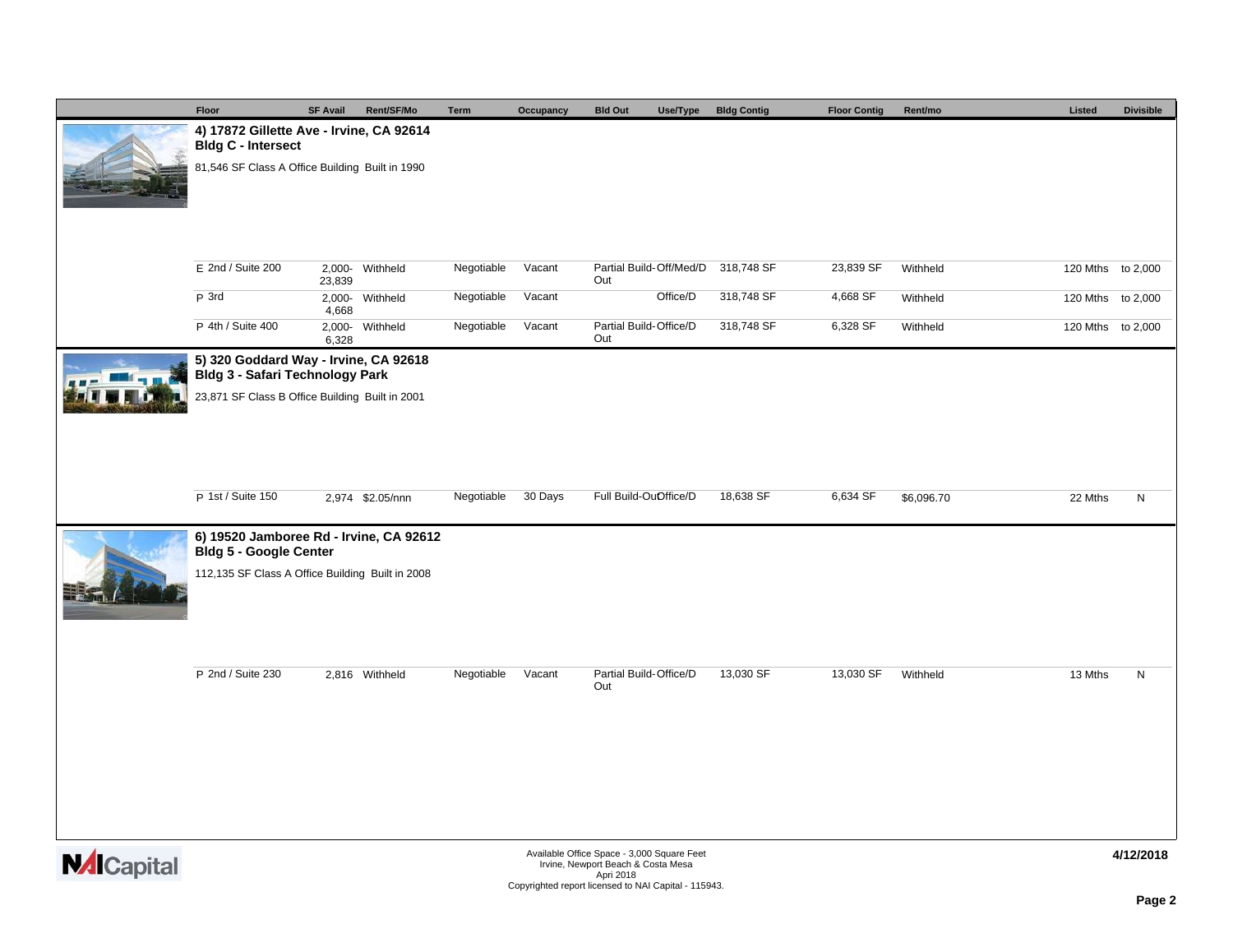|                                                        | Floor                                                                               | <b>SF Avail</b> | Rent/SF/Mo     | Term       | Occupancy | <b>Bld Out</b><br>Use/Type                                                   | <b>Bldg Contig</b> | <b>Floor Contig</b> | Rent/mo  | Listed  | <b>Divisible</b> |
|--------------------------------------------------------|-------------------------------------------------------------------------------------|-----------------|----------------|------------|-----------|------------------------------------------------------------------------------|--------------------|---------------------|----------|---------|------------------|
|                                                        | 7) 19762 MacArthur Blvd - Irvine, CA 92612<br>Centerpointe VI - Centerpointe Irvine |                 |                |            |           |                                                                              |                    |                     |          |         |                  |
|                                                        | 37,738 SF Class B Loft/Creative Space Building Renovated in 2003 Built in 1979      |                 |                |            |           |                                                                              |                    |                     |          |         |                  |
|                                                        | P 1st / Suite 130                                                                   | 5,000           | 500- Withheld  | Negotiable | Vacant    | Full Build-OuOffice/D                                                        | 5,000 SF           | 5,000 SF            | Withheld | 2 Mths  | to 500           |
|                                                        | 8) 1920 Main St - Irvine, CA 92614<br><b>Centerview West - Centerview</b>           |                 |                |            |           |                                                                              |                    |                     |          |         |                  |
|                                                        | 306,227 SF Class A Office Building Built in 1987                                    |                 |                |            |           |                                                                              |                    |                     |          |         |                  |
|                                                        | P 3rd / Suite 360                                                                   |                 | 2,003 Withheld | Negotiable | Vacant    | Office/D                                                                     | 5,247 SF           | 5,247 SF            | Withheld | 33 Mths | N                |
|                                                        | 9) 2010 Main St - Irvine, CA 92614<br><b>Centerview East - Centerview</b>           |                 |                |            |           |                                                                              |                    |                     |          |         |                  |
| <b>Urinia</b>                                          | 311,491 SF Class A Office Building Built in 1987                                    |                 |                |            |           |                                                                              |                    |                     |          |         |                  |
|                                                        | P 3rd / Suite 340                                                                   |                 | 2,780 Withheld | Negotiable | Vacant    | Shell Space Office/D                                                         | 65,723 SF          | 17,069 SF           | Withheld | 6 Mths  | N                |
|                                                        | P 3rd / Suite 350                                                                   |                 | 2,741 Withheld | Negotiable | Vacant    | Office/D                                                                     | 65,723 SF          | 17,069 SF           | Withheld | 16 Mths | N                |
|                                                        |                                                                                     |                 |                |            |           |                                                                              |                    |                     |          |         |                  |
| $M$ $\Delta$ $\sim$ $\sim$ $\sim$ $\sim$ $\sim$ $\sim$ |                                                                                     |                 |                |            |           | Available Office Space - 3,000 Square Feet<br>Index Neument Beach & Cente Me |                    |                     |          |         | 4/12/2018        |

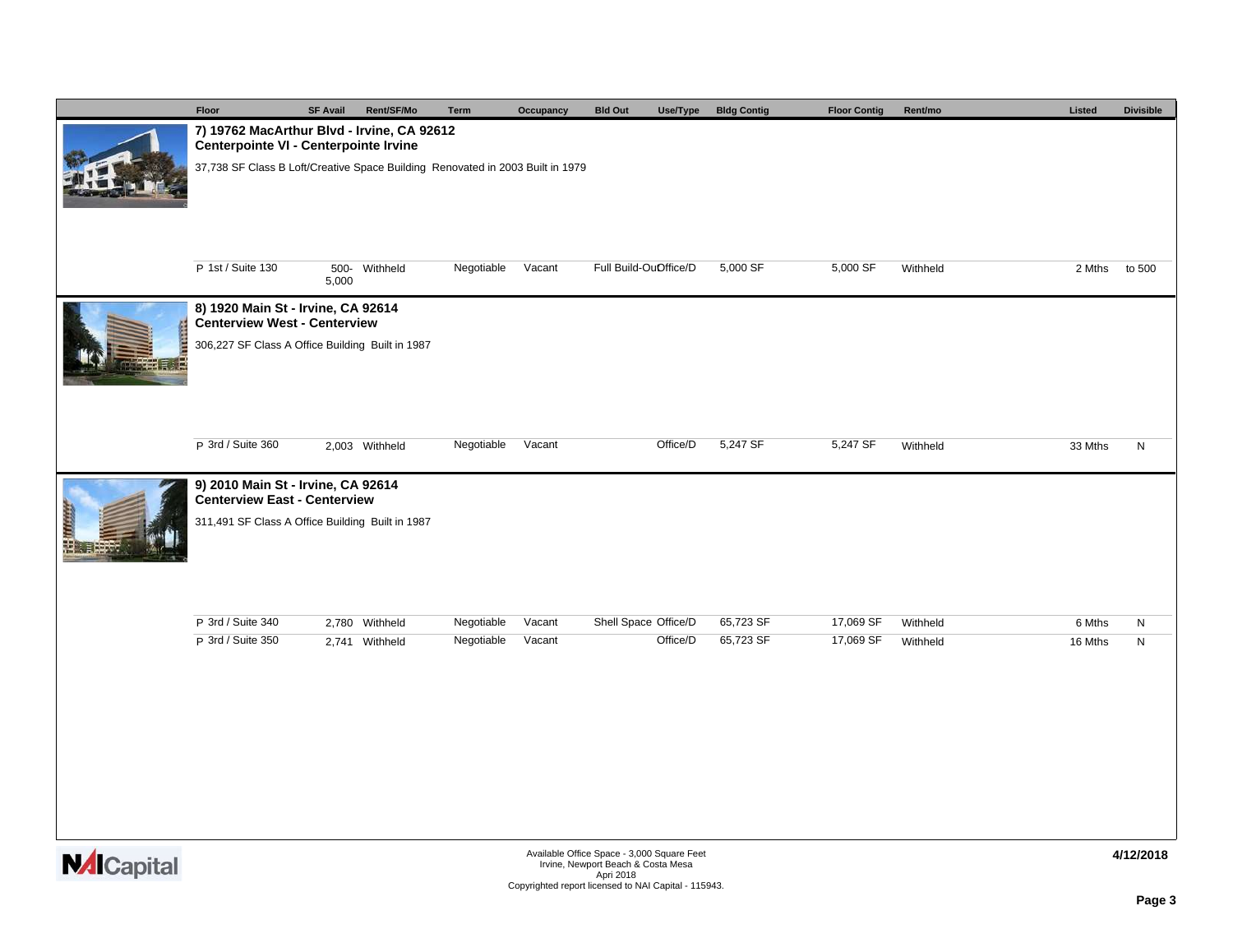|                    | Floor                                                                   | <b>SF Avail</b> | Rent/SF/Mo            | <b>Term</b> | Occupancy | <b>Bld Out</b>                                                                   | Use/Type | <b>Bldg Contig</b> | <b>Floor Contig</b> | Rent/mo    | Listed  | <b>Divisible</b> |
|--------------------|-------------------------------------------------------------------------|-----------------|-----------------------|-------------|-----------|----------------------------------------------------------------------------------|----------|--------------------|---------------------|------------|---------|------------------|
|                    | 10) 2020 Main St - Irvine, CA 92614<br>Phase I - Opus Center Irvine     |                 |                       |             |           |                                                                                  |          |                    |                     |            |         |                  |
|                    | 268,838 SF Class A Office Building Built in 1999                        |                 |                       |             |           |                                                                                  |          |                    |                     |            |         |                  |
|                    | P 3rd / Suite 310                                                       |                 | 1,330 Withheld        | Negotiable  | Vacant    | Partial Build-Office/D                                                           |          | 3,141 SF           | 3,141 SF            | Withheld   | 21 Mths | N                |
|                    | P 3rd / Suite 320                                                       |                 | 1,811 Withheld        | Negotiable  | Vacant    | Out                                                                              | Office/D | 3,141 SF           | 3,141 SF            | Withheld   | 21 Mths | N                |
|                    | P 11th / Suite 1150                                                     |                 | 2,128 Withheld        | Negotiable  | Vacant    | Partial Build-Office/D<br>Out                                                    |          | 3,494 SF           | 3,494 SF            | Withheld   | 43 Mths | $\mathsf{N}$     |
|                    | P 11th / Suite 1180                                                     |                 | 1,366 Withheld        | Negotiable  | Vacant    | Partial Build-Office/D<br>Out                                                    |          | 3,494 SF           | 3,494 SF            | Withheld   | 7 Mths  | N                |
|                    | 11) 2030 Main St - Irvine, CA 92614<br><b>Irvine Concourse</b>          |                 |                       |             |           |                                                                                  |          |                    |                     |            |         |                  |
|                    | Main @ MacArthur<br>355,360 SF Class A Office Building Built in 1990    |                 |                       |             |           |                                                                                  |          |                    |                     |            |         |                  |
|                    | P 6th / Suite 600                                                       |                 | 11,344 Withheld       | Negotiable  | Vacant    | Partial Build-Office/D<br>Out                                                    |          | 20,345 SF          | 20,345 SF           | Withheld   | 7 Mths  | Y                |
|                    | 12) 2575 McCabe Way - Irvine, CA 92614<br>Mc Cabe Plaza Office / Retail |                 |                       |             |           |                                                                                  |          |                    |                     |            |         |                  |
|                    | 30,000 SF Class B Medical Building Built in 1980                        |                 |                       |             |           |                                                                                  |          |                    |                     |            |         |                  |
|                    | P 1st / Suite 100                                                       | 3,000           | 250- \$1.99-\$2.99/fs | 1-5 yrs     | 30 Days   |                                                                                  | Office/D | 3,000 SF           | 3,000 SF            | \$8,970.00 | 12 Mths | to 250           |
|                    | P 2nd / Suite 200                                                       | 3,500           | 250-\$2.29/fs         | $1-5$ yrs   | Vacant    |                                                                                  | Office/D | 3,500 SF           | 3,500 SF            | \$8,015.00 | 30 Mths | to 250           |
|                    |                                                                         |                 |                       |             |           |                                                                                  |          |                    |                     |            |         |                  |
| <b>NAI</b> Capital |                                                                         |                 |                       |             |           | Available Office Space - 3,000 Square Feet<br>Irvine, Newport Beach & Costa Mesa |          |                    |                     |            |         | 4/12/2018        |
|                    |                                                                         |                 |                       |             |           | Apri 2018<br>Copyrighted report licensed to NAI Capital - 115943.                |          |                    |                     |            |         |                  |

**Page 4**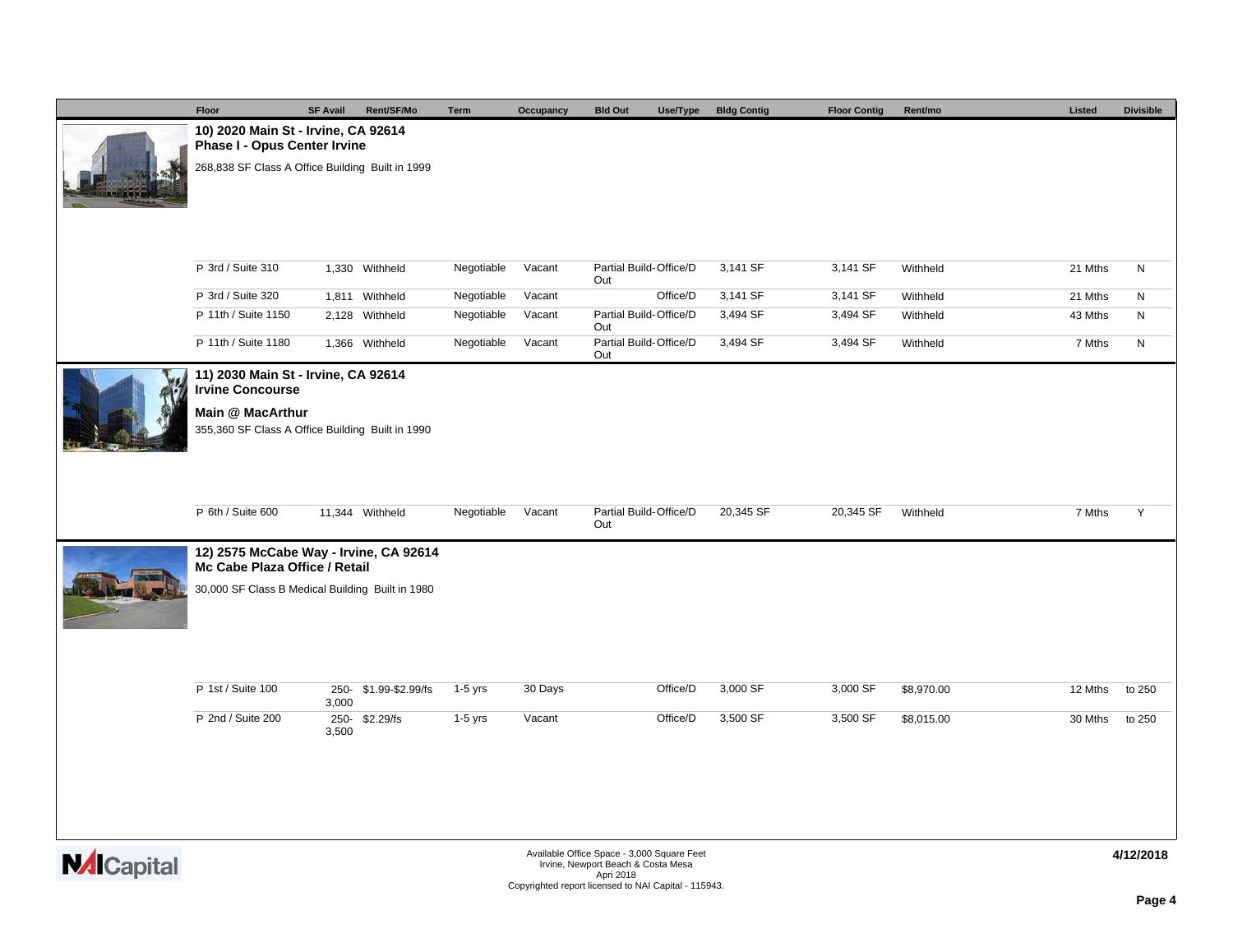|                  | Floor                                                                                        | <b>SF Avail</b> | Rent/SF/Mo      | Term       | Occupancy | <b>Bld Out</b><br>Use/Type                                                       | <b>Bldg Contig</b> | <b>Floor Contig</b> | Rent/mo     | Listed           | <b>Divisible</b> |  |  |
|------------------|----------------------------------------------------------------------------------------------|-----------------|-----------------|------------|-----------|----------------------------------------------------------------------------------|--------------------|---------------------|-------------|------------------|------------------|--|--|
|                  | 13) 2151 Michelson Dr - Irvine, CA 92612                                                     |                 |                 |            |           |                                                                                  |                    |                     |             |                  |                  |  |  |
|                  | 93,000 SF Class B Office Building Renovated in 1994 Built in 1983                            |                 |                 |            |           |                                                                                  |                    |                     |             |                  |                  |  |  |
|                  | P 1st / Suite 100                                                                            | 5,633           | 2,043-\$2.35/fs | Negotiable | 07/2018   | Partial Build-Office/D<br>Out                                                    | 5,633 SF           | 5,633 SF            | \$13,237.55 | 20 Days to 2,043 |                  |  |  |
|                  | 14) 2211 Michelson Dr - Irvine, CA 92612<br>2211 Michelson                                   |                 |                 |            |           |                                                                                  |                    |                     |             |                  |                  |  |  |
|                  | 284,400 SF Class A Office Building Built in 2007                                             |                 |                 |            |           |                                                                                  |                    |                     |             |                  |                  |  |  |
|                  | P 8th / Suite 850                                                                            |                 | 1,090 Withheld  | Negotiable | 06/2018   | Office/D                                                                         | 67,943 SF          | 20,559 SF           | Withheld    | 4 Wks            | $\mathsf{N}$     |  |  |
|                  |                                                                                              |                 |                 |            |           |                                                                                  |                    |                     |             |                  |                  |  |  |
|                  | 15) 2600 Michelson Dr - Irvine, CA 92612<br>310,925 SF Class A Office Building Built in 1986 |                 |                 |            |           |                                                                                  |                    |                     |             |                  |                  |  |  |
|                  | P 8th / Suite 830                                                                            |                 | 2,217 Withheld  | Negotiable | 07/2018   | Office/D                                                                         | 18,314 SF          | 18,314 SF           | Withheld    | 7 Wks            | $\mathsf{N}$     |  |  |
|                  | P 8th / Suite 840                                                                            |                 | 1,703 Withheld  | Negotiable | 30 Days   | Full Build-OuOffice/D                                                            | 18,314 SF          | 18,314 SF           | Withheld    | 10 Wks           | ${\sf N}$        |  |  |
| <b>M</b> Capital |                                                                                              |                 |                 |            |           | Available Office Space - 3,000 Square Feet<br>Irvine, Newport Beach & Costa Mesa |                    |                     |             |                  | 4/12/2018        |  |  |
|                  |                                                                                              |                 |                 |            |           | Apri 2018<br>Copyrighted report licensed to NAI Capital - 115943.                |                    |                     |             |                  |                  |  |  |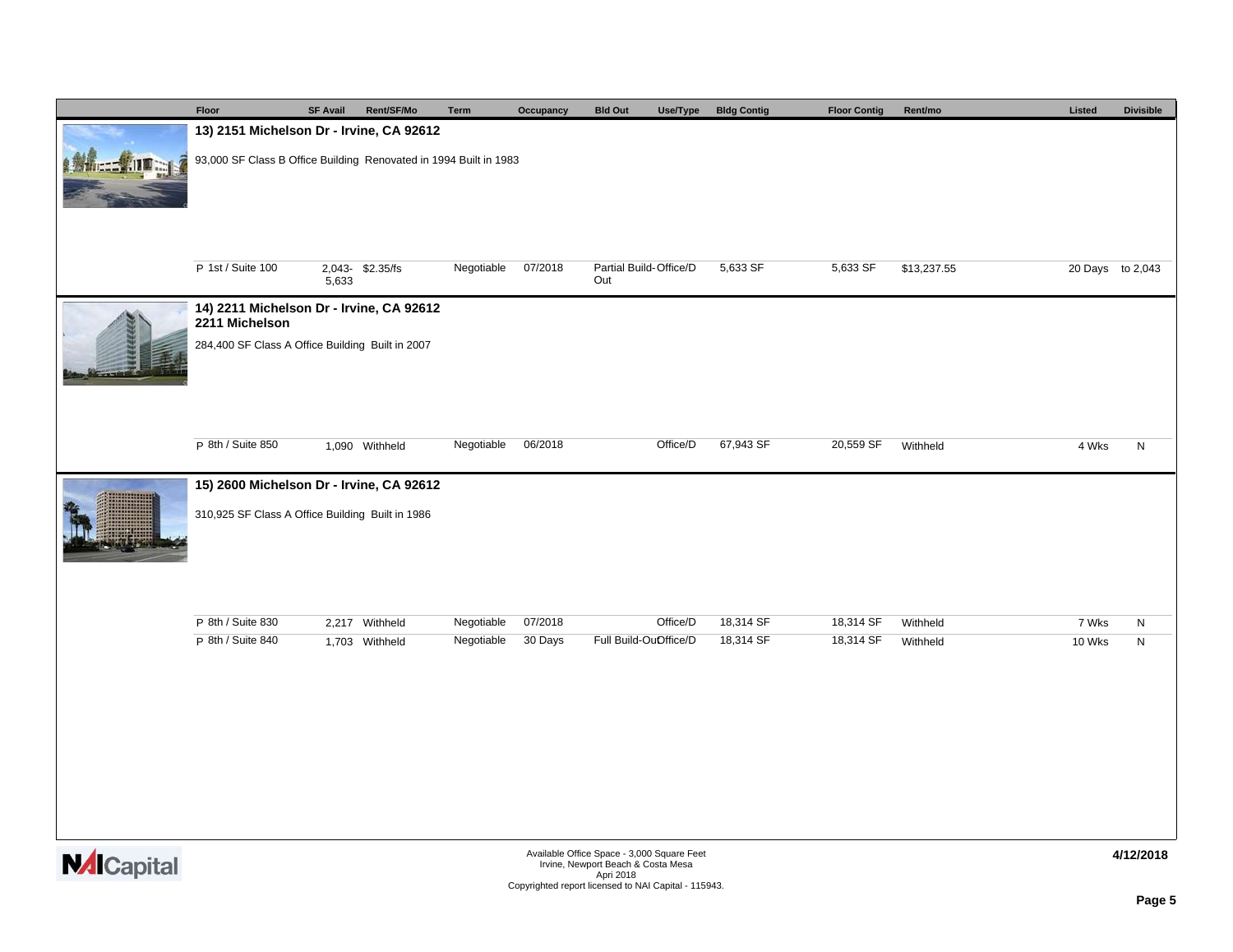| Floor                                                                     | <b>SF Avail</b> | Rent/SF/Mo      | Term       | Occupancy | <b>Bld Out</b>                             | Use/Type | <b>Bldg Contig</b> | <b>Floor Contig</b> | Rent/mo     | Listed | <b>Divisible</b> |
|---------------------------------------------------------------------------|-----------------|-----------------|------------|-----------|--------------------------------------------|----------|--------------------|---------------------|-------------|--------|------------------|
| 16) 3333 Michelson Dr - Irvine, CA 92612<br>Park Place                    |                 |                 |            |           |                                            |          |                    |                     |             |        |                  |
| 250,744 SF Class A Office Building Renovated in 2012 Built in 1976        |                 |                 |            |           |                                            |          |                    |                     |             |        |                  |
|                                                                           |                 |                 |            |           |                                            |          |                    |                     |             |        |                  |
| P 4th / Suite 425                                                         | 5,606           | 2,768- Withheld | 3-10 yrs   | Vacant    | Partial Build-Office/D<br>Out              |          | 5,606 SF           | 5,606 SF            | Withheld    |        | 23 Mths to 2,768 |
| P 4th / Suite 430                                                         | 5,606           | 1,569- Withheld | 3-10 yrs   | Vacant    | Partial Build-Office/D<br>Out              |          | 5,606 SF           | 5,606 SF            | Withheld    |        | 12 Mths to 1,569 |
| 17) 114 Pacifica Ct - Irvine, CA 92618<br>Pacifica Court - Irvine Center  |                 |                 |            |           |                                            |          |                    |                     |             |        |                  |
| 107,199 SF Class A Office Building Built in 1999                          |                 |                 |            |           |                                            |          |                    |                     |             |        |                  |
|                                                                           |                 |                 |            |           |                                            |          |                    |                     |             |        |                  |
|                                                                           |                 |                 |            |           |                                            |          |                    |                     |             |        |                  |
| P 3rd / Suite 350                                                         |                 | 2,769 \$3.15/fs | Negotiable | Vacant    | Partial Build-Office/D<br>Out              |          | 11,310 SF          | 11,310 SF           | \$8,722.35  | 6 Mths | ${\sf N}$        |
| 18) 9850 Research Dr - Irvine, CA 92618<br><b>Brenexus Office Edition</b> |                 |                 |            |           |                                            |          |                    |                     |             |        |                  |
| 4,960 SF Class B Office Building Built in 2006                            |                 |                 |            |           |                                            |          |                    |                     |             |        |                  |
|                                                                           |                 |                 |            |           |                                            |          |                    |                     |             |        |                  |
| E 1st / Suite FULL<br><b>BLDG</b>                                         | 4,960           | 2,200-\$2.15/mg | $3-5$ yrs  | Vacant    | Full Build-OuOffice/N                      |          | 4,960 SF           | 4,960 SF            | \$10,664.00 |        | 5 Mths to 2,200  |
|                                                                           |                 |                 |            |           |                                            |          |                    |                     |             |        |                  |
|                                                                           |                 |                 |            |           |                                            |          |                    |                     |             |        |                  |
|                                                                           |                 |                 |            |           |                                            |          |                    |                     |             |        |                  |
|                                                                           |                 |                 |            |           |                                            |          |                    |                     |             |        |                  |
|                                                                           |                 |                 |            |           | Available Office Space - 3,000 Square Feet |          |                    |                     |             |        | 4/12/2018        |

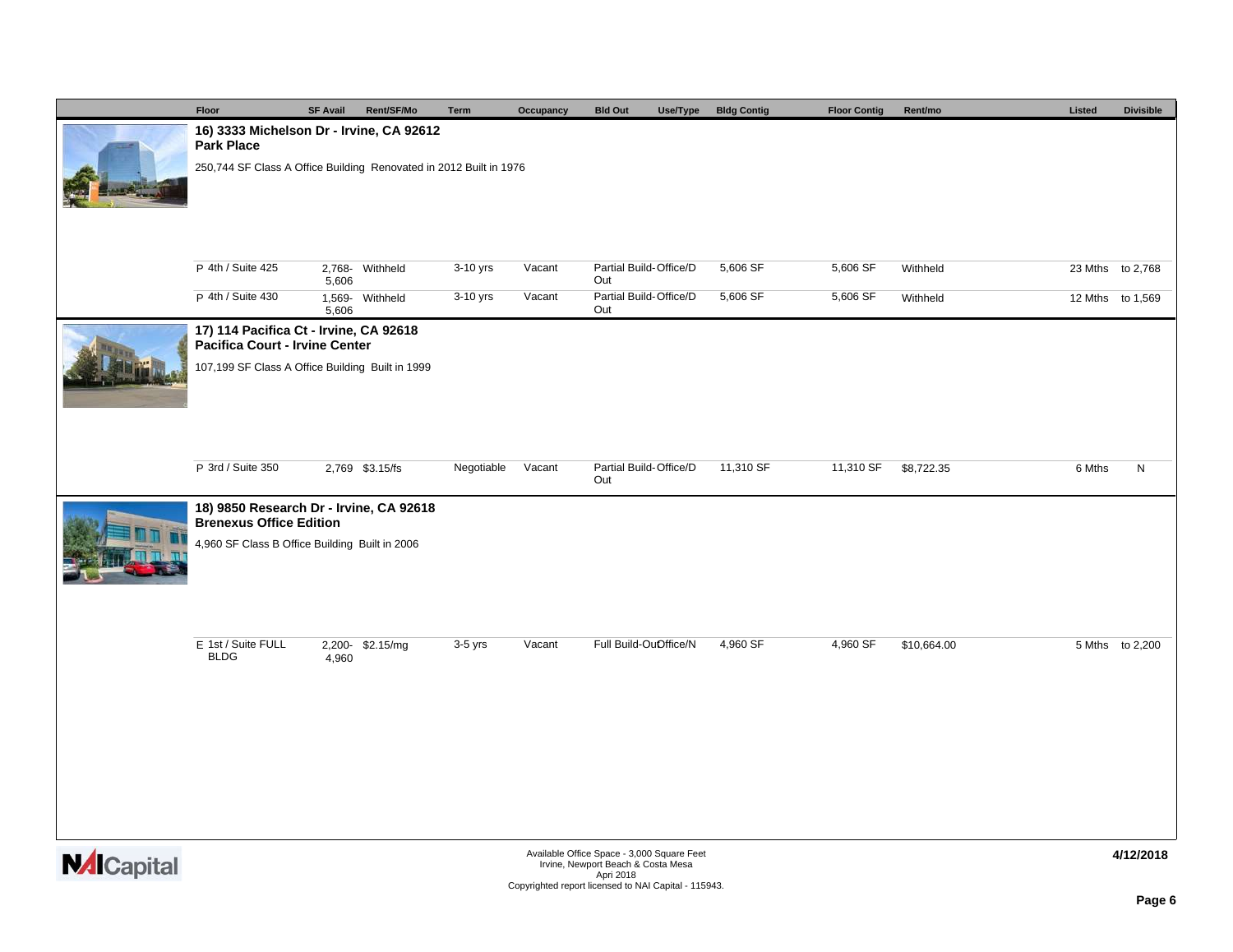|                 | Floor                                                                                                                                          | <b>SF Avail</b>     | Rent/SF/Mo      | <b>Term</b> | Occupancy  | <b>Bld Out</b><br>Use/Type    | <b>Bldg Contig</b> | <b>Floor Contig</b> | Rent/mo  | Listed            | <b>Divisible</b> |  |  |  |  |
|-----------------|------------------------------------------------------------------------------------------------------------------------------------------------|---------------------|-----------------|-------------|------------|-------------------------------|--------------------|---------------------|----------|-------------------|------------------|--|--|--|--|
| <b>ARRIVERS</b> | 19) 100 Spectrum Center Dr - Irvine, CA<br>100 Spectrum Center                                                                                 |                     |                 |             |            |                               |                    |                     |          |                   |                  |  |  |  |  |
|                 | 366,227 SF Class A Office Building Built in 1989                                                                                               |                     |                 |             |            |                               |                    |                     |          |                   |                  |  |  |  |  |
|                 |                                                                                                                                                |                     |                 |             |            |                               |                    |                     |          |                   |                  |  |  |  |  |
|                 | P 9th / Suite 900                                                                                                                              | 140-<br>3,000       | Withheld        | Negotiable  | Negotiable | Full Build-OuOffice/D         | 3,000 SF           | 3,000 SF            | Withheld | 44 Mths           | to 140           |  |  |  |  |
|                 | 20) 17875 Von Karman Ave - Irvine, CA 92614<br><b>Bldg A - Intersect</b><br>145,597 SF Class A Office Building Renovated in 2016 Built in 1989 |                     |                 |             |            |                               |                    |                     |          |                   |                  |  |  |  |  |
|                 |                                                                                                                                                |                     |                 |             |            |                               |                    |                     |          |                   |                  |  |  |  |  |
|                 | P 4th                                                                                                                                          | 20,196              | 2,000- Withheld | Negotiable  | Vacant     | Office/D                      | 20,196 SF          | 20,196 SF           | Withheld |                   | 98 Mths to 2,000 |  |  |  |  |
|                 | 21) 17877 Von Karman Ave - Irvine, CA 92614<br><b>Bldg B - Intersect</b>                                                                       |                     |                 |             |            |                               |                    |                     |          |                   |                  |  |  |  |  |
|                 | 166,442 SF Class A Office Building Built in 1990                                                                                               |                     |                 |             |            |                               |                    |                     |          |                   |                  |  |  |  |  |
|                 | $P$ 2nd                                                                                                                                        |                     |                 | Negotiable  | Vacant     | Partial Build-Office/N        | 25,562 SF          | 25,562 SF           |          |                   |                  |  |  |  |  |
|                 |                                                                                                                                                | $2,000 -$<br>25,562 | Withheld        |             |            | Out                           |                    |                     | Withheld | 109 Mths to 2,000 |                  |  |  |  |  |
|                 | E 3rd / Suite 300                                                                                                                              | $2,000 -$<br>35,059 | Withheld        | Negotiable  | Vacant     | Partial Build-Office/N<br>Out | 103,332 SF         | 35,059 SF           | Withheld | 109 Mths          | to 2,000         |  |  |  |  |
|                 | $E$ 4th / Suite 400                                                                                                                            | 34,406              | 2,000- Withheld | Negotiable  | Vacant     | Partial Build-Office/N<br>Out | 103,332 SF         | 34,406 SF           | Withheld | 109 Mths to 2,000 |                  |  |  |  |  |
|                 | $E$ 5th / Suite 500                                                                                                                            | 33,867              | 2,000- Withheld | Negotiable  | Vacant     | Partial Build-Office/N<br>Out | 103,332 SF         | 33,867 SF           | Withheld | 109 Mths to 2,000 |                  |  |  |  |  |
|                 |                                                                                                                                                |                     |                 |             |            |                               |                    |                     |          |                   |                  |  |  |  |  |
|                 |                                                                                                                                                |                     |                 |             |            |                               |                    |                     |          |                   |                  |  |  |  |  |

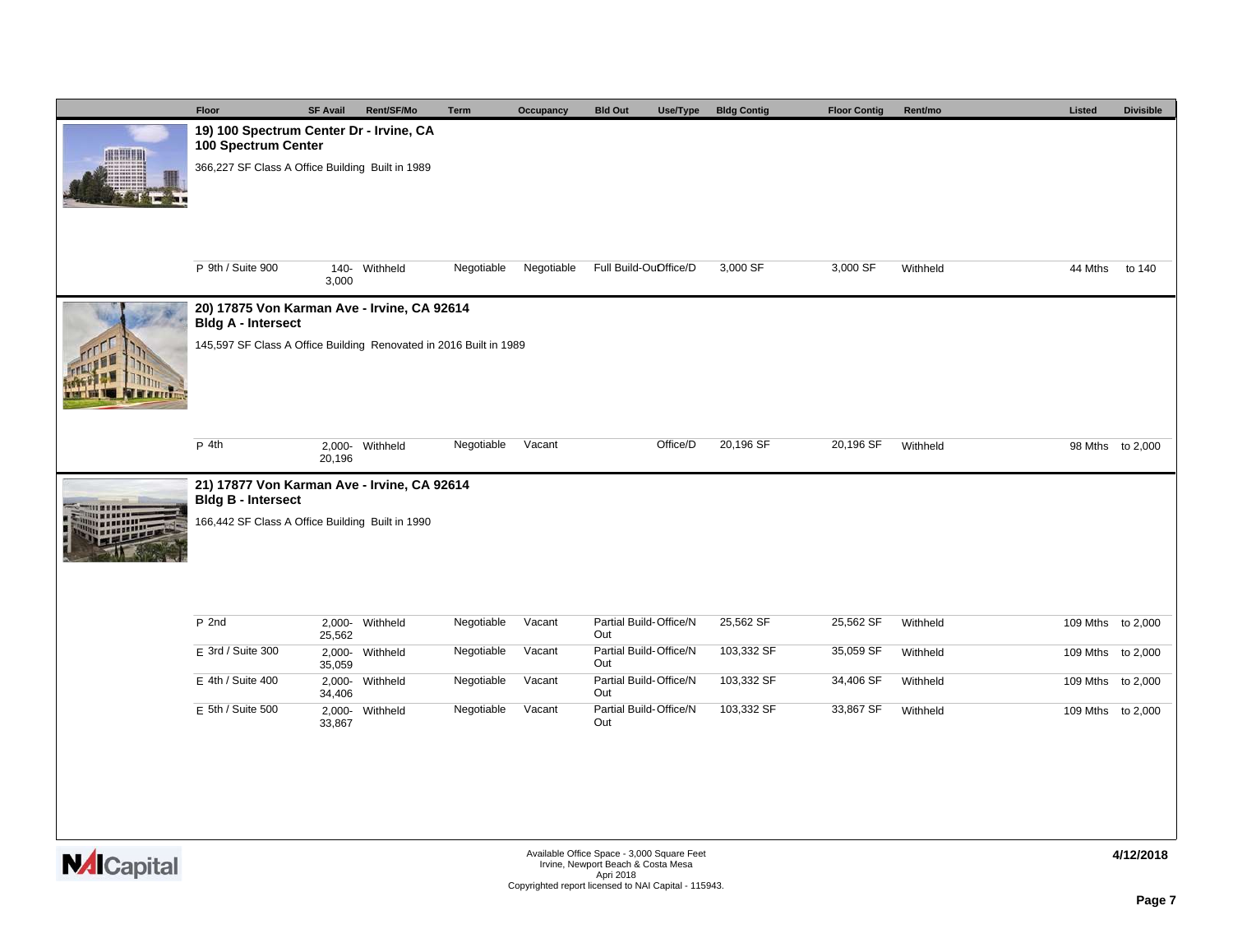|                                                | Floor                                                                                                                                                       | <b>SF Avail</b> | Rent/SF/Mo      | Term       | Occupancy | <b>Bld Out</b><br>Use/Type                 | <b>Bldg Contig</b> | <b>Floor Contig</b> | Rent/mo     | Listed  | <b>Divisible</b> |  |  |
|------------------------------------------------|-------------------------------------------------------------------------------------------------------------------------------------------------------------|-----------------|-----------------|------------|-----------|--------------------------------------------|--------------------|---------------------|-------------|---------|------------------|--|--|
| $-14 - 4$                                      | 22) 17901 Von Karman Ave - Irvine, CA 92614<br><b>Oracle - Irvine Concourse</b>                                                                             |                 |                 |            |           |                                            |                    |                     |             |         |                  |  |  |
|                                                | SW corner of Von Karman & Main St<br>272,887 SF Class A Office Building Built in 1985                                                                       |                 |                 |            |           |                                            |                    |                     |             |         |                  |  |  |
|                                                | P 3rd / Suite 340                                                                                                                                           |                 | 1,641 \$3.15/fs | Negotiable | Vacant    | Partial Build-Office/D<br>Out              | 4,902 SF           | 4,902 SF            | \$5,169.15  | 50 Mths | N                |  |  |
|                                                | 23) 18300 Von Karman Ave - Irvine, CA 92612<br><b>Irvine Towers</b>                                                                                         |                 |                 |            |           |                                            |                    |                     |             |         |                  |  |  |
|                                                | 212,991 SF Class A Office Building Built in 1983                                                                                                            |                 |                 |            |           |                                            |                    |                     |             |         |                  |  |  |
|                                                | P 6th / Suite 660                                                                                                                                           |                 | 1,924 \$3.30/fs | Negotiable | Vacant    | Office/D                                   | 6,344 SF           | 6,344 SF            | \$6,349.20  | 14 Days | N                |  |  |
|                                                |                                                                                                                                                             |                 |                 |            |           |                                            |                    |                     |             |         |                  |  |  |
|                                                | 24) 18301 Von Karman Ave - Irvine, CA 92612<br>Golden State Foods - Von Karman Towers<br>225,729 SF Class A Office Building Renovated in 2012 Built in 1989 |                 |                 |            |           |                                            |                    |                     |             |         |                  |  |  |
|                                                | P 5th / Suite 560                                                                                                                                           |                 | 857- \$3.15/fs  | Negotiable | Vacant    | Office/D                                   | 4,291 SF           | 4,291 SF            | \$13,516.65 | 3 Mths  | to 857           |  |  |
|                                                | P 5th / Suite 570                                                                                                                                           | 4,291           | 1,328-\$3.15/fs | Negotiable | Vacant    | Office/D                                   | 4,291 SF           | 4,291 SF            | \$13,516.65 |         | 3 Mths to 1,328  |  |  |
|                                                | P 5th / Suite 580                                                                                                                                           | 4,291           | 2,106-\$3.15/fs | $3-5$ yrs  | Vacant    | Partial Build-Office/D                     | 4,291 SF           | 4,291 SF            | \$13,516.65 |         | 7 Mths to 2,106  |  |  |
|                                                |                                                                                                                                                             | 4,291           |                 |            |           | Out                                        |                    |                     |             |         |                  |  |  |
|                                                |                                                                                                                                                             |                 |                 |            |           |                                            |                    |                     |             |         |                  |  |  |
| $\mathbf{H}$ and $\mathbf{H}$ and $\mathbf{H}$ |                                                                                                                                                             |                 |                 |            |           | Available Office Space - 3,000 Square Feet |                    |                     |             |         | 4/12/2018        |  |  |

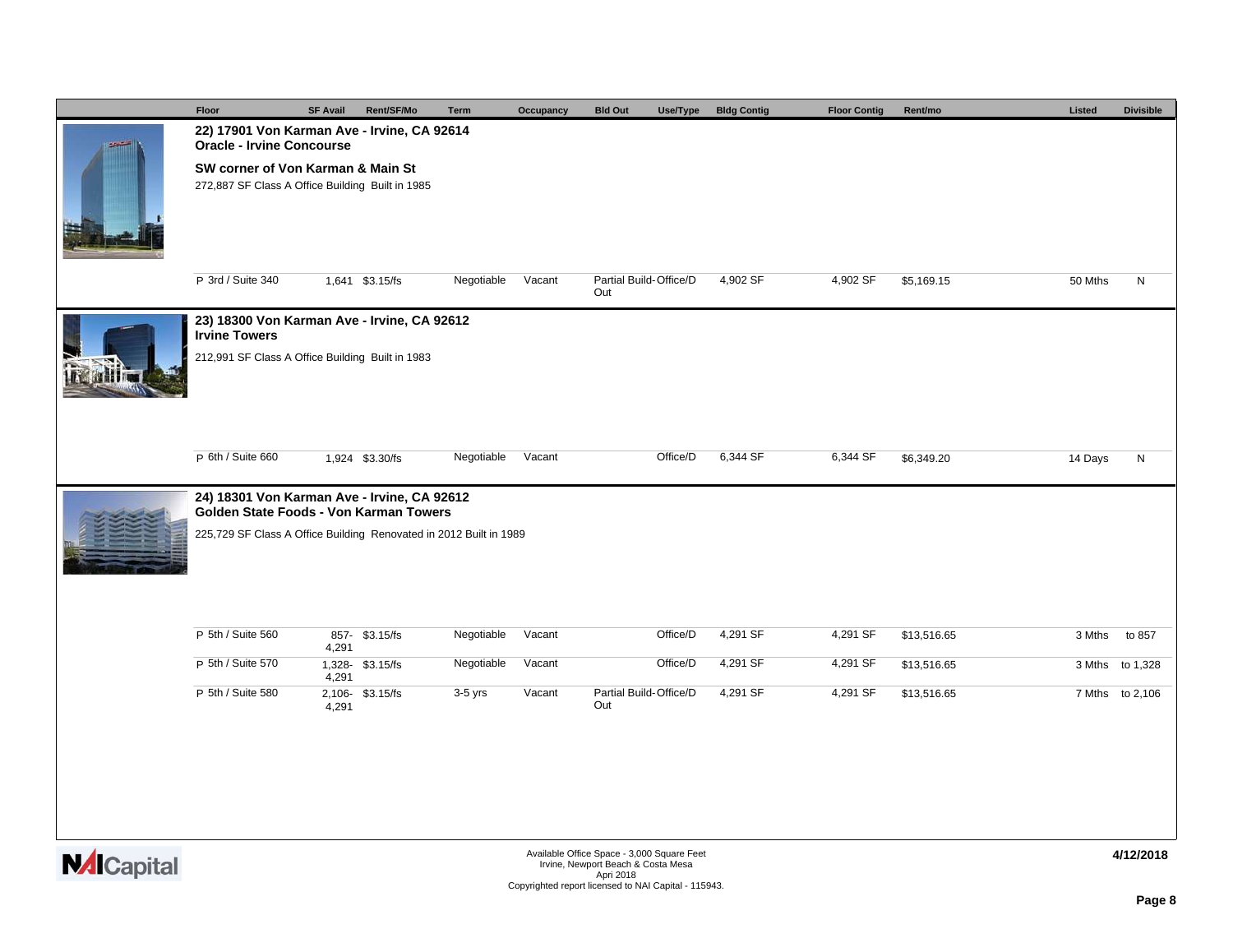|                    | Floor                                                                                                                | <b>SF Avail</b> | Rent/SF/Mo      | <b>Term</b> | Occupancy | <b>Bld Out</b>                                                                                                                                        | Use/Type | <b>Bldg Contig</b> | <b>Floor Contig</b> | Rent/mo  |  | Listed  | <b>Divisible</b> |  |
|--------------------|----------------------------------------------------------------------------------------------------------------------|-----------------|-----------------|-------------|-----------|-------------------------------------------------------------------------------------------------------------------------------------------------------|----------|--------------------|---------------------|----------|--|---------|------------------|--|
|                    | 25) 18881 Von Karman Ave - Irvine, CA 92612<br><b>Airport Tower</b>                                                  |                 |                 |             |           |                                                                                                                                                       |          |                    |                     |          |  |         |                  |  |
|                    | 234,694 SF Class A Office Building Renovated in 2006 Built in 1987                                                   |                 |                 |             |           |                                                                                                                                                       |          |                    |                     |          |  |         |                  |  |
|                    | P 2nd / Suite 250                                                                                                    |                 | 2,713 Withheld  | Negotiable  | Vacant    | Full Build-OuOffice/D                                                                                                                                 |          | 4,265 SF           | 4,265 SF            | Withheld |  | 14 Mths | N                |  |
|                    | P 2nd / Suite 285                                                                                                    |                 | 1,552 Withheld  | Negotiable  | Vacant    | Full Build-OuOffice/D                                                                                                                                 |          | 4,265 SF           | 4,265 SF            | Withheld |  | 5 Wks   | N                |  |
|                    | P 12th / Suite 1200                                                                                                  |                 | 2,522 Withheld  | Negotiable  | Vacant    | Partial Build-Office/D<br>Out                                                                                                                         |          | 5,974 SF           | 5,974 SF            | Withheld |  | 57 Mths | N                |  |
|                    | P 12th / Suite 1220                                                                                                  |                 | 1,242 Withheld  | Negotiable  | Vacant    | Partial Build-Office/D<br>Out                                                                                                                         |          | 5,974 SF           | 5,974 SF            | Withheld |  | 3 Mths  | N                |  |
|                    | P 12th / Suite 1225                                                                                                  |                 | 2,210 Withheld  | Negotiable  | Vacant    | Partial Build-Office/D<br>Out                                                                                                                         |          | 5,974 SF           | 5,974 SF            | Withheld |  | 3 Mths  | N                |  |
|                    | P 15th / Suite 1575                                                                                                  |                 | 2,857 Withheld  | Negotiable  | Vacant    | Partial Build-Office/D<br>Out                                                                                                                         |          | 7,379 SF           | 7,379 SF            | Withheld |  | 67 Mths | N                |  |
|                    | 26) 19100 Von Karman Ave - Irvine, CA 92612<br><b>The Atrium</b><br>146,811 SF Class A Office Building Built in 1986 |                 |                 |             |           |                                                                                                                                                       |          |                    |                     |          |  |         |                  |  |
|                    | P 4th / Suite 430                                                                                                    |                 | 2,140 Withheld  | 3-5 yrs     | Vacant    | Shell Space Office/D                                                                                                                                  |          | 5,720 SF           | 5,720 SF            | Withheld |  | 25 Mths | N                |  |
|                    | 27) 19200 Von Karman Ave - Irvine, CA 92612<br><b>The Atrium</b><br>146,138 SF Class A Office Building Built in 1986 |                 |                 |             |           |                                                                                                                                                       |          |                    |                     |          |  |         |                  |  |
|                    | P 2nd / Suite 220                                                                                                    | 4,375           | 2,119- Withheld | $3-5$ yrs   | Vacant    | Partial Build-Office/D<br>Out                                                                                                                         |          | 4,375 SF           | 4,375 SF            | Withheld |  |         | 15 Mths to 2,119 |  |
|                    | P 2nd / Suite 230                                                                                                    | 4,375           | 2,256- Withheld | $3-5$ yrs   | Vacant    | Partial Build-Office/D<br>Out                                                                                                                         |          | 4,375 SF           | 4,375 SF            | Withheld |  |         | 15 Mths to 2,256 |  |
| <b>NAI</b> Capital |                                                                                                                      |                 |                 |             |           | Available Office Space - 3,000 Square Feet<br>Irvine, Newport Beach & Costa Mesa<br>Apri 2018<br>Copyrighted report licensed to NAI Capital - 115943. |          |                    |                     |          |  |         | 4/12/2018        |  |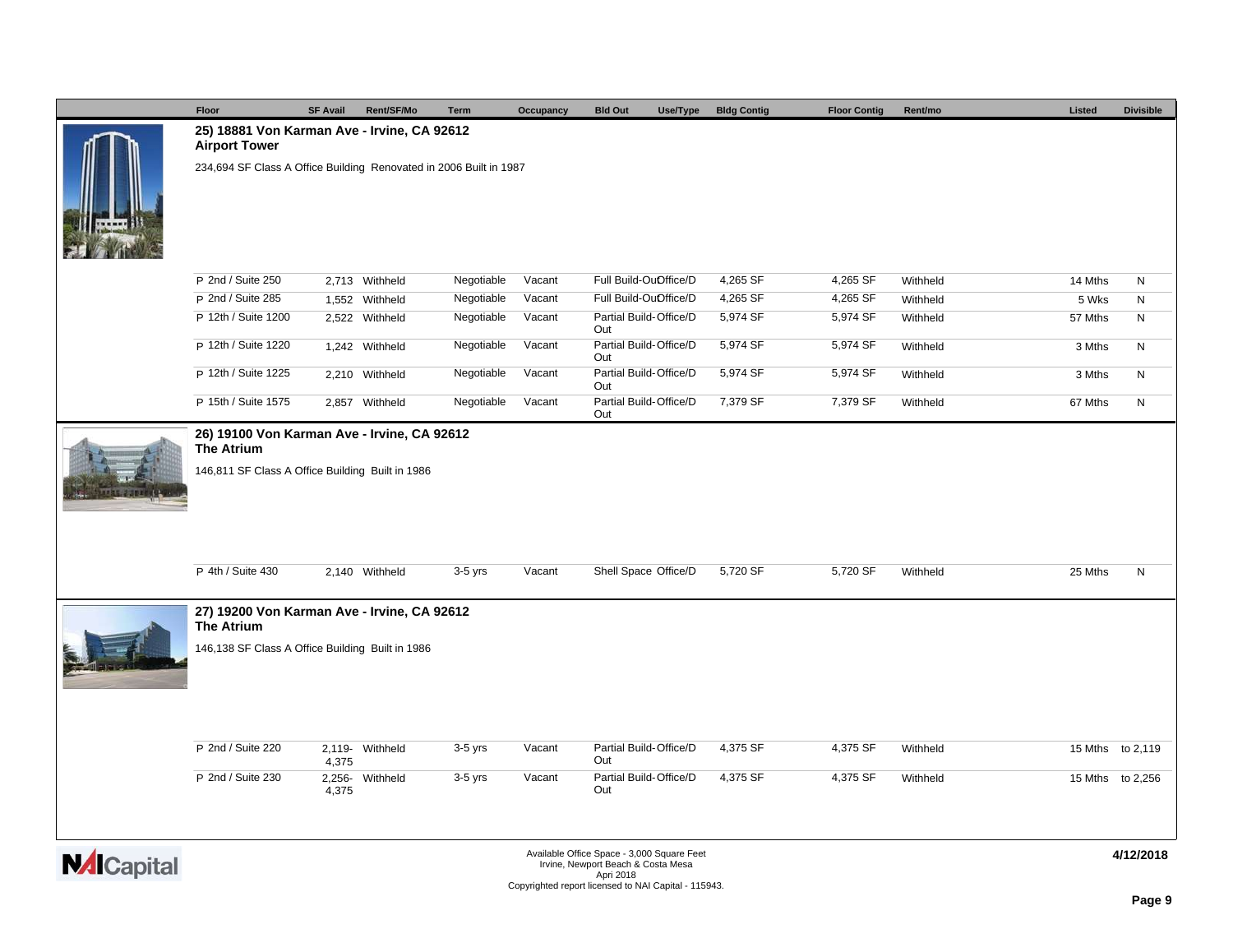|                    | Floor                                            | <b>SF Avail</b> | Rent/SF/Mo        | Term       | Occupancy                                            | <b>Bld Out</b>                                                                   | Use/Type           | <b>Bldg Contig</b>  | <b>Floor Contig</b> | Rent/mo     | Listed  | <b>Divisible</b> |  |  |  |
|--------------------|--------------------------------------------------|-----------------|-------------------|------------|------------------------------------------------------|----------------------------------------------------------------------------------|--------------------|---------------------|---------------------|-------------|---------|------------------|--|--|--|
|                    | 28) 3701 Birch St - Newport Beach, CA 92660      |                 |                   |            |                                                      |                                                                                  |                    |                     |                     |             |         |                  |  |  |  |
|                    | 14,558 SF Class B Medical Building Built in 1981 |                 |                   |            |                                                      |                                                                                  |                    |                     |                     |             |         |                  |  |  |  |
|                    | E 1st / Suite 100                                | 6,959           | 2,707-\$4.50/fs   | 1-5 yrs    | Vacant                                               |                                                                                  | Off/Med/D 6,959 SF |                     | 6,959 SF            | \$31,315.50 |         | 8 Mths to 2,707  |  |  |  |
|                    | 29) 4301 Birch St - Newport Beach, CA 92660      |                 |                   |            |                                                      |                                                                                  |                    |                     |                     |             |         |                  |  |  |  |
|                    | 9,867 SF Class B Medical Building Built in 1964  |                 |                   |            |                                                      |                                                                                  |                    |                     |                     |             |         |                  |  |  |  |
|                    | E 1st                                            | 9,867           | 2,275- \$3.25/nnn | Negotiable | 30 Days                                              |                                                                                  |                    | Off/Med/N 22,757 SF | 9,867 SF            | \$32,067.75 |         | 15 Mths to 2,275 |  |  |  |
|                    | 30) 4321 Birch St - Newport Beach, CA 92660      |                 |                   |            |                                                      |                                                                                  |                    |                     |                     |             |         |                  |  |  |  |
|                    | 23,372 SF Class B Medical Building Built in 1975 |                 |                   |            |                                                      |                                                                                  |                    |                     |                     |             |         |                  |  |  |  |
|                    | P 1st                                            | 11,686          | 2,512- \$3.25/nnn | Negotiable | Vacant                                               |                                                                                  |                    | Off/Med/N 22,757 SF | 11,686 SF           | \$37,979.50 |         | 15 Mths to 2,512 |  |  |  |
|                    | P 2nd / Suite I                                  |                 | 1,204 \$3.25/nnn  | Negotiable | Vacant                                               |                                                                                  |                    | Off/Med/N 22,757 SF | 1,204 SF            | \$3,913.00  | 15 Mths | N                |  |  |  |
|                    |                                                  |                 |                   |            |                                                      |                                                                                  |                    |                     |                     |             |         |                  |  |  |  |
| <b>NAI</b> Capital |                                                  |                 |                   |            |                                                      | Available Office Space - 3,000 Square Feet<br>Irvine, Newport Beach & Costa Mesa |                    |                     |                     |             |         | 4/12/2018        |  |  |  |
|                    |                                                  |                 |                   |            | Copyrighted report licensed to NAI Capital - 115943. | Apri 2018                                                                        |                    |                     |                     |             |         |                  |  |  |  |

**Page 10**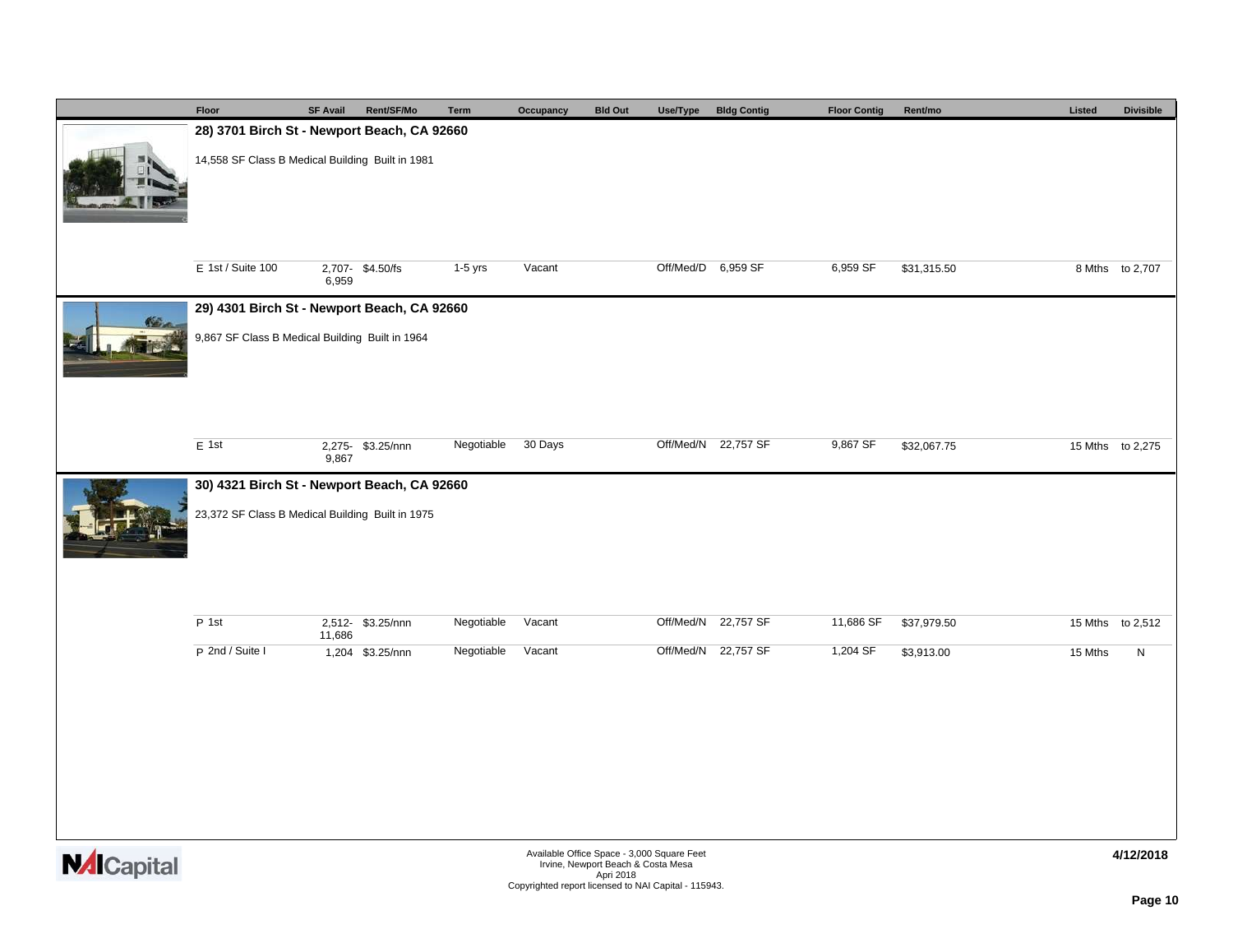|   | Floor                                                                                                | <b>SF Avail</b> | Rent/SF/Mo                 | <b>Term</b> | Occupancy | <b>Bld Out</b>                             | Use/Type | <b>Bldg Contig</b> | <b>Floor Contig</b> | Rent/mo     | Listed  | <b>Divisible</b> |
|---|------------------------------------------------------------------------------------------------------|-----------------|----------------------------|-------------|-----------|--------------------------------------------|----------|--------------------|---------------------|-------------|---------|------------------|
|   | 31) 5000 Birch St - Newport Beach, CA 92660<br>East Tower - Koll Center Newport                      |                 |                            |             |           |                                            |          |                    |                     |             |         |                  |
|   | 101,483 SF Class A Office Building Built in 1982                                                     |                 |                            |             |           |                                            |          |                    |                     |             |         |                  |
|   |                                                                                                      |                 |                            |             |           |                                            |          |                    |                     |             |         |                  |
|   |                                                                                                      |                 |                            |             |           |                                            |          |                    |                     |             |         |                  |
|   |                                                                                                      |                 |                            |             |           |                                            |          |                    |                     |             |         |                  |
|   | P 1st / Suite 170                                                                                    |                 | 2,610- Withheld            | Negotiable  | Vacant    | Partial Build-Office/D                     |          | 37,147 SF          | 22,468 SF           | Withheld    |         | 20 Mths to 2,610 |
|   |                                                                                                      | 22,468          |                            |             |           | Out                                        |          |                    |                     |             |         |                  |
|   | 32) 20072-20082 SW Birch St - Newport Beach, CA 92660<br>Optimum Medical Plaza - Newport Birch Plaza |                 |                            |             |           |                                            |          |                    |                     |             |         |                  |
|   | <b>SW Birch St</b>                                                                                   |                 |                            |             |           |                                            |          |                    |                     |             |         |                  |
|   | 17,500 SF Class B Medical Building Built in 2004                                                     |                 |                            |             |           |                                            |          |                    |                     |             |         |                  |
|   |                                                                                                      |                 |                            |             |           |                                            |          |                    |                     |             |         |                  |
|   |                                                                                                      |                 |                            |             |           |                                            |          |                    |                     |             |         |                  |
|   | P 1st / Suite 140                                                                                    | 400-<br>4,000   | \$3.49-\$4.99/nnn 5-10 yrs |             | 30 Days   | Full Build-OuOff/Med/D                     |          | 4,000 SF           | 4,000 SF            | \$19,960.00 | 3 Mths  | to 400           |
|   | 33) 4060 Campus Dr - Newport Beach, CA 92660                                                         |                 |                            |             |           |                                            |          |                    |                     |             |         |                  |
|   | Executive Plaza Bldg C - Executive Plaza<br>10,446 SF Class B Office Building Built in 1981          |                 |                            |             |           |                                            |          |                    |                     |             |         |                  |
|   |                                                                                                      |                 |                            |             |           |                                            |          |                    |                     |             |         |                  |
|   |                                                                                                      |                 |                            |             |           |                                            |          |                    |                     |             |         |                  |
|   |                                                                                                      |                 |                            |             |           |                                            |          |                    |                     |             |         |                  |
|   | P 2nd / Suite 4060-                                                                                  |                 | 943- \$1.95/fs             | $1-3$ yrs   | Vacant    | Full Build-OuOffice/D                      |          | 3,000 SF           | 3,000 SF            | \$5,850.00  | 5 Mths  | to 943           |
|   | 200                                                                                                  | 3,000           |                            |             |           |                                            |          |                    |                     |             |         |                  |
|   | 34) 2121 E Coast Hwy - Newport Beach, CA 92660<br><b>Coast Business Center</b>                       |                 |                            |             |           |                                            |          |                    |                     |             |         |                  |
|   | 40,746 SF Class B Medical Building Built in 1985                                                     |                 |                            |             |           |                                            |          |                    |                     |             |         |                  |
|   |                                                                                                      |                 |                            |             |           |                                            |          |                    |                     |             |         |                  |
|   |                                                                                                      |                 |                            |             |           |                                            |          |                    |                     |             |         |                  |
|   |                                                                                                      |                 |                            |             |           |                                            |          |                    |                     |             |         |                  |
|   | P 1st / Suite 170                                                                                    |                 | 2,007 Withheld             | Negotiable  | Vacant    | Shell Space Off/Med/D 6,185 SF             |          |                    | 6,185 SF            | Withheld    | 27 Mths | N                |
|   |                                                                                                      |                 |                            |             |           | Available Office Space - 3,000 Square Feet |          |                    |                     |             |         |                  |
| M |                                                                                                      |                 |                            |             |           | Injine Nounart Roach & Costa Moor          |          |                    |                     |             |         | 4/12/2018        |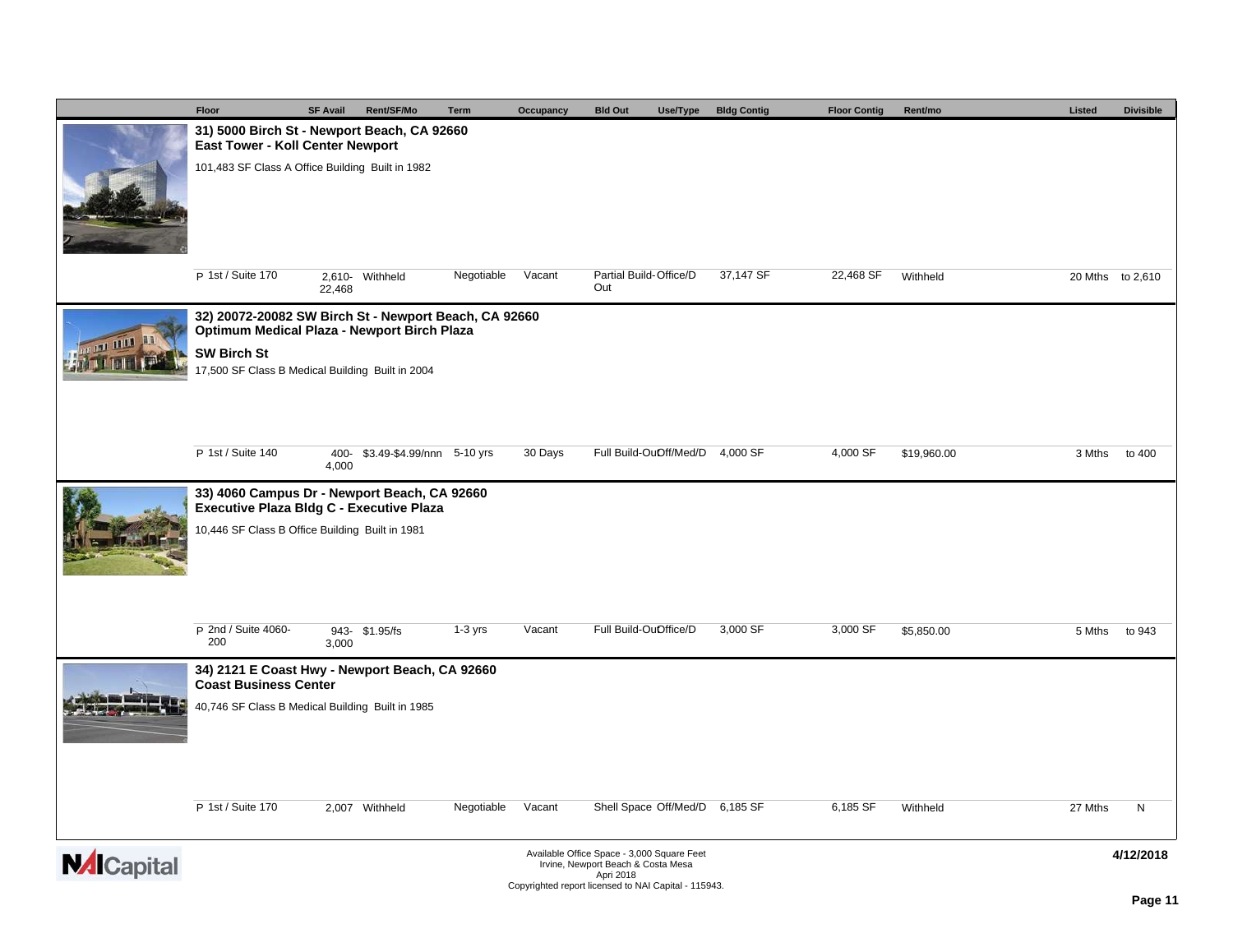|                    | Floor                                                                                                                                                                                      | <b>SF Avail</b> | Rent/SF/Mo      | <b>Term</b> | Occupancy | <b>Bld Out</b><br>Use/Type                                                                                                                            | <b>Bldg Contig</b> | <b>Floor Contig</b> | Rent/mo  | Listed  | <b>Divisible</b> |  |  |  |  |
|--------------------|--------------------------------------------------------------------------------------------------------------------------------------------------------------------------------------------|-----------------|-----------------|-------------|-----------|-------------------------------------------------------------------------------------------------------------------------------------------------------|--------------------|---------------------|----------|---------|------------------|--|--|--|--|
|                    | 35) 2244 W Coast Hwy - Newport Beach, CA 92663                                                                                                                                             |                 |                 |             |           |                                                                                                                                                       |                    |                     |          |         |                  |  |  |  |  |
|                    | 17,608 SF Class B Office Building Built in 1981                                                                                                                                            |                 |                 |             |           |                                                                                                                                                       |                    |                     |          |         |                  |  |  |  |  |
|                    | E 1st / Suite 1                                                                                                                                                                            |                 | 3,000- Withheld | Negotiable  | Vacant    | Partial Build-Office/D                                                                                                                                | 17,608 SF          | 8,804 SF            | Withheld |         | 39 Mths to 3,000 |  |  |  |  |
|                    | E 2nd / Suite 2                                                                                                                                                                            | 8,804<br>8,804  | 3,000- Withheld | Negotiable  | Vacant    | Out<br>Partial Build-Office/D<br>Out                                                                                                                  | 17,608 SF          | 8,804 SF            | Withheld |         | 39 Mths to 3,000 |  |  |  |  |
|                    | 36) 3333 W Coast Hwy - Newport Beach, CA 92663<br><b>Newport Marina &amp; Tower</b>                                                                                                        |                 |                 |             |           |                                                                                                                                                       |                    |                     |          |         |                  |  |  |  |  |
|                    | 48,000 SF Class B Office Building Built in 1984                                                                                                                                            |                 |                 |             |           |                                                                                                                                                       |                    |                     |          |         |                  |  |  |  |  |
|                    | P 2nd / Suite 201                                                                                                                                                                          |                 | 2,158 Withheld  | Negotiable  | Vacant    | Full Build-OuOff/Med/D                                                                                                                                | 5,205 SF           | 5,205 SF            | Withheld | 13 Mths | ${\sf N}$        |  |  |  |  |
|                    | P 4th / Suite 400                                                                                                                                                                          |                 |                 | Negotiable  | 30 Days   |                                                                                                                                                       |                    | 5,278 SF            | Withheld |         | 6 Mths to 2,639  |  |  |  |  |
|                    | Full Build-OuOff/Med/D 5,278 SF<br>2,639- Withheld<br>5,278<br>37) 1300 Dove St - Newport Beach, CA 92660<br>Redstone<br>49,662 SF Class A Office Building Renovated in 1998 Built in 1979 |                 |                 |             |           |                                                                                                                                                       |                    |                     |          |         |                  |  |  |  |  |
|                    | P 2nd / Suite 210                                                                                                                                                                          |                 | 1,937 Withheld  | Negotiable  | Vacant    | Full Build-OuOffice/D                                                                                                                                 | 7,129 SF           | 7,129 SF            | Withheld | 14 Mths | N                |  |  |  |  |
| <b>NAI</b> Capital |                                                                                                                                                                                            |                 |                 |             |           | Available Office Space - 3,000 Square Feet<br>Irvine, Newport Beach & Costa Mesa<br>Apri 2018<br>Copyrighted report licensed to NAI Capital - 115943. |                    |                     |          |         | 4/12/2018        |  |  |  |  |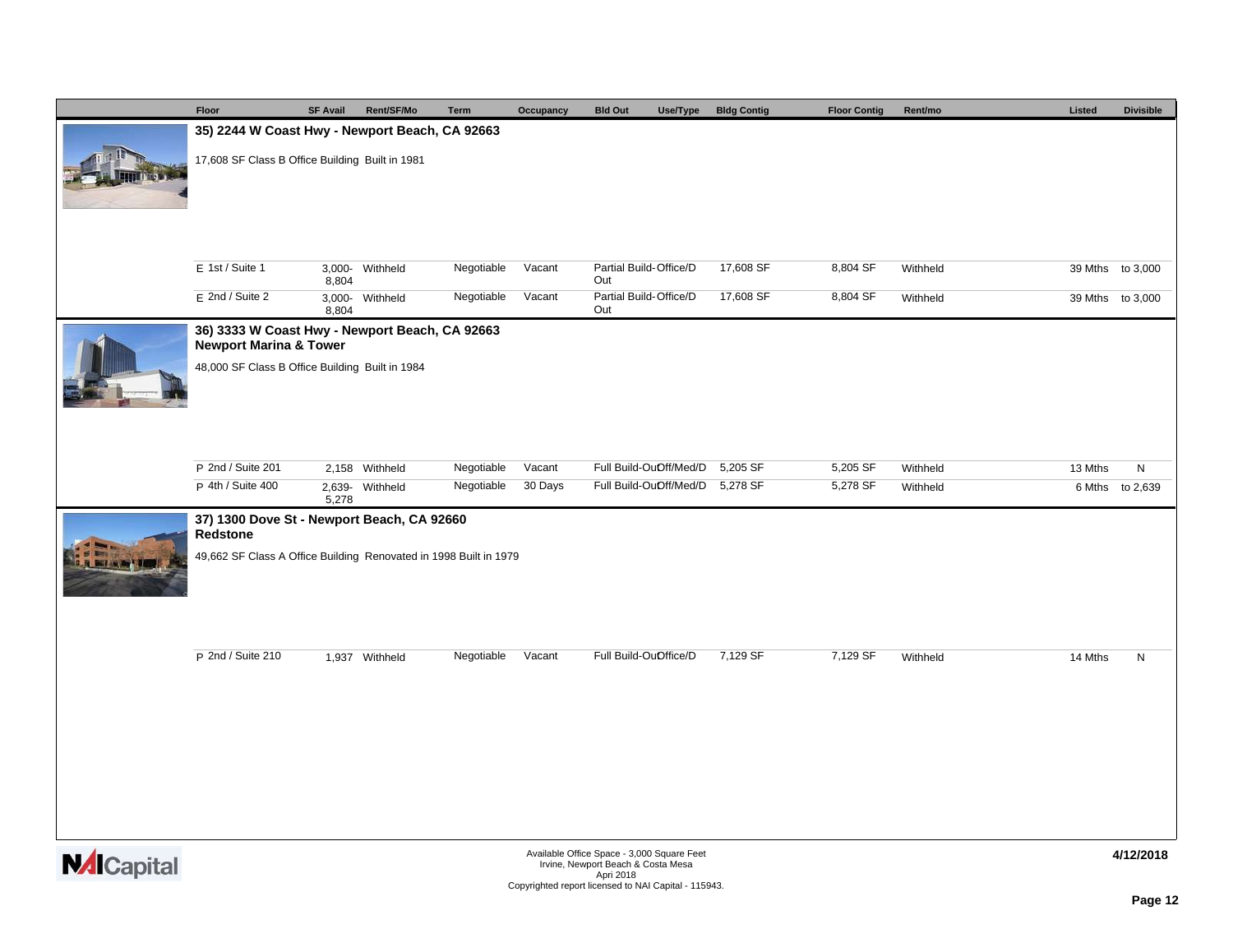|                | Floor                                                                                                                                     | <b>SF Avail</b> | Rent/SF/Mo      | Term       | Occupancy | <b>Bld Out</b>                            | Use/Type | <b>Bldg Contig</b> | <b>Floor Contig</b> | Rent/mo     | Listed  | <b>Divisible</b> |  |
|----------------|-------------------------------------------------------------------------------------------------------------------------------------------|-----------------|-----------------|------------|-----------|-------------------------------------------|----------|--------------------|---------------------|-------------|---------|------------------|--|
|                | 38) 3300 Irvine Ave - Newport Beach, CA 92660<br><b>Newport Irvine Center</b>                                                             |                 |                 |            |           |                                           |          |                    |                     |             |         |                  |  |
|                | 76,834 SF Class B Office Building Renovated in 1997 Built in 1980                                                                         |                 |                 |            |           |                                           |          |                    |                     |             |         |                  |  |
|                | P 1st / Suite 133                                                                                                                         |                 | 1,593 \$2.95/fs | Negotiable | 05/2018   |                                           | Office/D | 5,538 SF           | 5,538 SF            | \$4,699.35  | 15 Days | N                |  |
|                | 39) 20371 Irvine Ave - Newport Beach, CA 92660                                                                                            |                 |                 |            |           |                                           |          |                    |                     |             |         |                  |  |
|                | The Jetty<br>36,673 SF Class B Loft/Creative Space Building Renovated in 2016 Built in 1989                                               |                 |                 |            |           |                                           |          |                    |                     |             |         |                  |  |
|                | P 2nd / Suite 200                                                                                                                         | 6,499           | 3,000-\$3.25/fs | Negotiable | Vacant    | Partial Build-Office/D<br>Out             |          | 9,033 SF           | 9,033 SF            | \$21,121.75 |         | 13 Mths to 3,000 |  |
|                | P 2nd / Suite 250                                                                                                                         |                 | 2,534 \$3.25/fs | Negotiable | Vacant    |                                           | Office/D | 9,033 SF           | 9,033 SF            | \$8,235.50  | 10 Mths | N                |  |
|                | 40) 4000 MacArthur Blvd - Newport Beach, CA 92660<br>East Tower - Koll Center Newport<br>198,495 SF Class A Office Building Built in 1979 |                 |                 |            |           |                                           |          |                    |                     |             |         |                  |  |
|                |                                                                                                                                           |                 |                 |            |           |                                           |          |                    |                     |             |         |                  |  |
|                | P 10th / Suite 1025                                                                                                                       | 7,775           | 2,581- Withheld | Negotiable | 06/2018   |                                           | Office/D | 7,775 SF           | 7,775 SF            | Withheld    |         | 15 Mths to 2,581 |  |
|                | 41) 4041 MacArthur Blvd - Newport Beach, CA 92660<br><b>Redstone</b>                                                                      |                 |                 |            |           |                                           |          |                    |                     |             |         |                  |  |
|                | 128,155 SF Class A Office Building Renovated in 1995 Built in 1976                                                                        |                 |                 |            |           |                                           |          |                    |                     |             |         |                  |  |
|                | P 2nd / Suite 220                                                                                                                         |                 | 1,248 Withheld  | Negotiable | 30 Days   |                                           | Office/D | 10,137 SF          | 10,137 SF           | Withheld    | 11 Wks  | N                |  |
| $\overline{4}$ |                                                                                                                                           |                 |                 |            |           | Available Office Process 2000 Payers Foot |          |                    |                     |             |         | 11100010         |  |

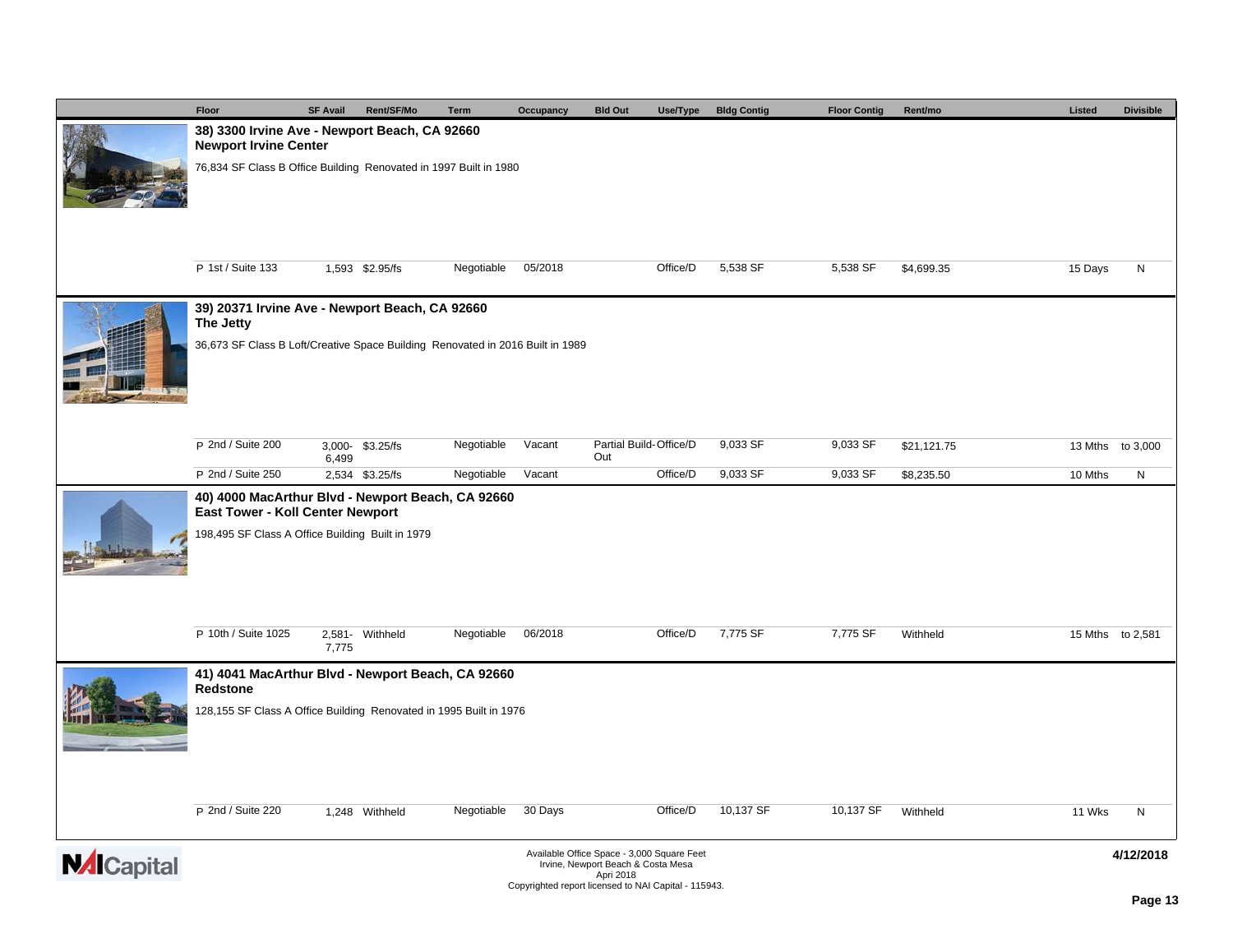|                    | Floor                                                                                     | <b>SF Avail</b> | Rent/SF/Mo       | Term       | Occupancy | <b>Bld Out</b><br>Use/Type                                                                    | <b>Bldg Contig</b> | <b>Floor Contig</b> | Rent/mo     | Listed  | <b>Divisible</b> |
|--------------------|-------------------------------------------------------------------------------------------|-----------------|------------------|------------|-----------|-----------------------------------------------------------------------------------------------|--------------------|---------------------|-------------|---------|------------------|
|                    | 42) 4675 MacArthur Ct - Newport Beach, CA 92660<br><b>MacArthur Court Phase 2</b>         |                 |                  |            |           |                                                                                               |                    |                     |             |         |                  |
|                    | <b>Campus Dr &amp; MacArthur Blvd</b><br>318,244 SF Class A Office Building Built in 1985 |                 |                  |            |           |                                                                                               |                    |                     |             |         |                  |
|                    | P 14th / Suite 1430                                                                       |                 | 2,958 \$3.60/fs  | Negotiable | Vacant    | Office/D                                                                                      | 9,261 SF           | 9,261 SF            | \$10,648.80 | 6 Mths  | N                |
|                    | 43) 4100 Newport Place Dr - Newport Beach, CA 92660<br><b>Newport Corporate Tower</b>     |                 |                  |            |           |                                                                                               |                    |                     |             |         |                  |
|                    | 190,405 SF Class A Office Building Built in 1989                                          |                 |                  |            |           |                                                                                               |                    |                     |             |         |                  |
|                    | P 2nd / Suite 255                                                                         |                 | 1,647 Withheld   | 3-5 yrs    | Vacant    | Partial Build-Office/D<br>Out                                                                 | 3,626 SF           | 3,626 SF            | Withheld    | 11 Wks  | N                |
|                    | P 2nd / Suite 260                                                                         |                 | 1,979 Withheld   | $3-5$ yrs  | 06/2018   | Partial Build-Office/D<br>Out                                                                 | 3,626 SF           | 3,626 SF            | Withheld    | 5 Mths  | N                |
|                    | P 6th / Suite 630                                                                         |                 | 2,150 Withheld   | $3-5$ yrs  | Vacant    | Partial Build-Office/D<br>Out                                                                 | 4,488 SF           | 4,488 SF            | Withheld    | 19 Mths | N                |
|                    | P 6th / Suite 640                                                                         |                 | 2,338 Withheld   | $3-5$ yrs  | Vacant    | Partial Build-Office/D<br>Out                                                                 | 4,488 SF           | 4,488 SF            | Withheld    | 5 Mths  | N                |
|                    | P 7th / Suite 710                                                                         |                 | 1,149 Withheld   | $3-5$ yrs  | Vacant    | Partial Build-Office/D<br>Out                                                                 | 4,003 SF           | 2,576 SF            | Withheld    | 6 Mths  | N                |
|                    | P 7th / Suite 720                                                                         |                 | 1,427 Withheld   | Negotiable | 30 Days   | Office/D                                                                                      | 4,003 SF           | 2,576 SF            | Withheld    | 7 Wks   | N                |
|                    | 44) 1451 Quail St - Newport Beach, CA 92660<br><b>Crown Bldg</b>                          |                 |                  |            |           |                                                                                               |                    |                     |             |         |                  |
|                    | 27,610 SF Class B Office Building Renovated in 1982 Built in 1973                         |                 |                  |            |           |                                                                                               |                    |                     |             |         |                  |
|                    | P 1st                                                                                     | 3,051           | 1,001- \$2.25/fs | $3-5$ yrs  | Vacant    | Office/D                                                                                      | 3,051 SF           | 3,051 SF            | \$6,864.75  |         | 14 Mths to 1,001 |
| <b>NAI</b> Capital |                                                                                           |                 |                  |            |           | Available Office Space - 3,000 Square Feet<br>Irvine, Newport Beach & Costa Mesa<br>Apri 2018 |                    |                     |             |         | 4/12/2018        |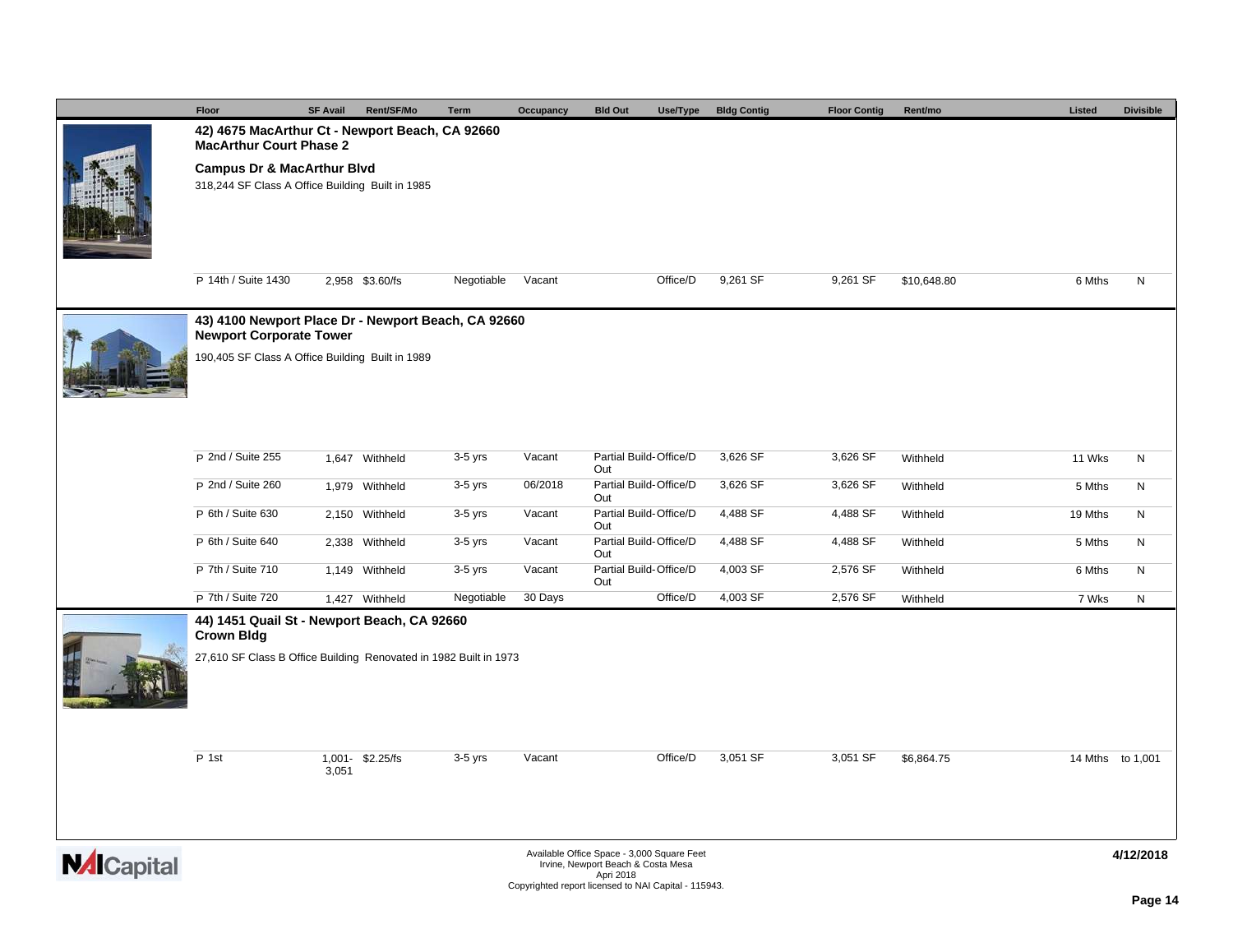|                   | Floor                                                                                                                                      | <b>SF Avail</b> | Rent/SF/Mo       | Term       | Occupancy | <b>Bld Out</b><br>Use/Type                                                                                                                            | <b>Bldg Contig</b> | <b>Floor Contig</b> | Rent/mo    | Listed |  | <b>Divisible</b> |  |
|-------------------|--------------------------------------------------------------------------------------------------------------------------------------------|-----------------|------------------|------------|-----------|-------------------------------------------------------------------------------------------------------------------------------------------------------|--------------------|---------------------|------------|--------|--|------------------|--|
|                   | 45) 1500 Quail St - Newport Beach, CA 92660                                                                                                |                 |                  |            |           |                                                                                                                                                       |                    |                     |            |        |  |                  |  |
|                   | 86,901 SF Class B Office Building Built in 1983                                                                                            |                 |                  |            |           |                                                                                                                                                       |                    |                     |            |        |  |                  |  |
|                   | P 2nd / Suite 210                                                                                                                          |                 | 1,386 Withheld   | Negotiable | Vacant    | Office/D                                                                                                                                              | 4,685 SF           | 4,685 SF            | Withheld   | 8 Mths |  | N                |  |
|                   | 46) 1525 Superior Ave - Newport Beach, CA 92663<br><b>Superior Medical Center</b>                                                          |                 |                  |            |           |                                                                                                                                                       |                    |                     |            |        |  |                  |  |
|                   | 24,181 SF Class B Medical Building Built in 1984                                                                                           |                 |                  |            |           |                                                                                                                                                       |                    |                     |            |        |  |                  |  |
|                   | P 2nd / Suite 212                                                                                                                          |                 | 1,875 \$3.50/mg  | Negotiable | Vacant    | Full Build-OuOff/Med/D                                                                                                                                | 3,193 SF           | 3,193 SF            | \$6,562.50 | 5 Mths |  | $\mathsf{N}$     |  |
|                   | P 2nd / Suite 214                                                                                                                          |                 | 1,318 \$3.50/mg  | 2-10 yrs   | Vacant    | Full Build-OuOff/Med/D 3,193 SF                                                                                                                       |                    | 3,193 SF            | \$4,613.00 | 5 Mths |  | $\mathsf{N}$     |  |
|                   | 47) 4701 Teller Ave - Newport Beach, CA 92660<br><b>KCN Limited Edition</b><br>7,858 SF Class B Loft/Creative Space Building Built in 1980 |                 |                  |            |           |                                                                                                                                                       |                    |                     |            |        |  |                  |  |
|                   | P 1st                                                                                                                                      | 3,500           | 1,500- \$1.95/mg | Negotiable | 04/2018   | Office/D                                                                                                                                              | 3,500 SF           | 3,500 SF            | \$6,825.00 |        |  | 1 Day to 1,500   |  |
|                   |                                                                                                                                            |                 |                  |            |           |                                                                                                                                                       |                    |                     |            |        |  |                  |  |
| <b>M</b> ICapital |                                                                                                                                            |                 |                  |            |           | Available Office Space - 3,000 Square Feet<br>Irvine, Newport Beach & Costa Mesa<br>Apri 2018<br>Copyrighted report licensed to NAI Capital - 115943. |                    |                     |            |        |  | 4/12/2018        |  |